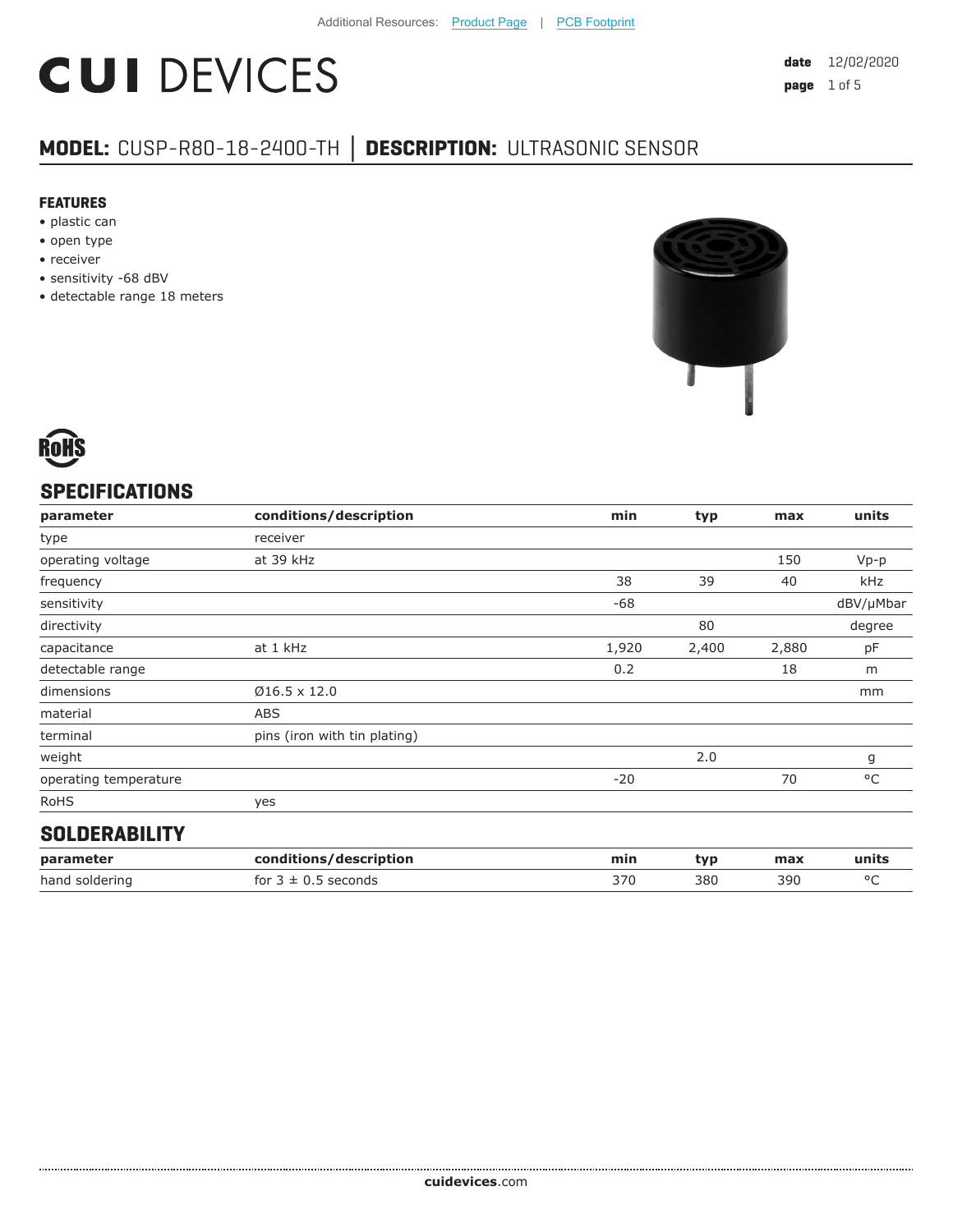#### **MECHANICAL DRAWING**

units: mm



Recommended PCB Layout Top View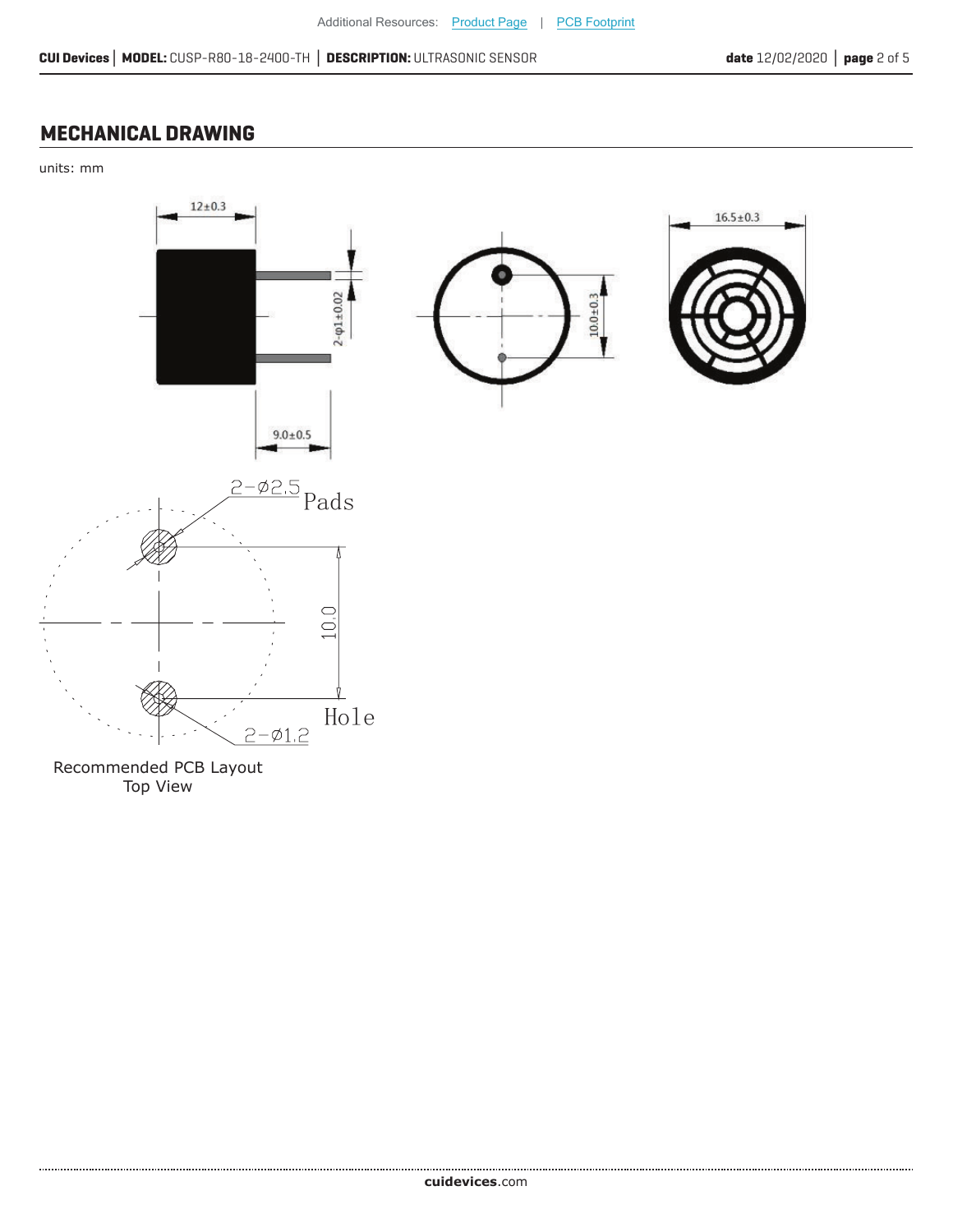#### **BEAM PATTERNS**

......................



Sensitivity vs. Frequency



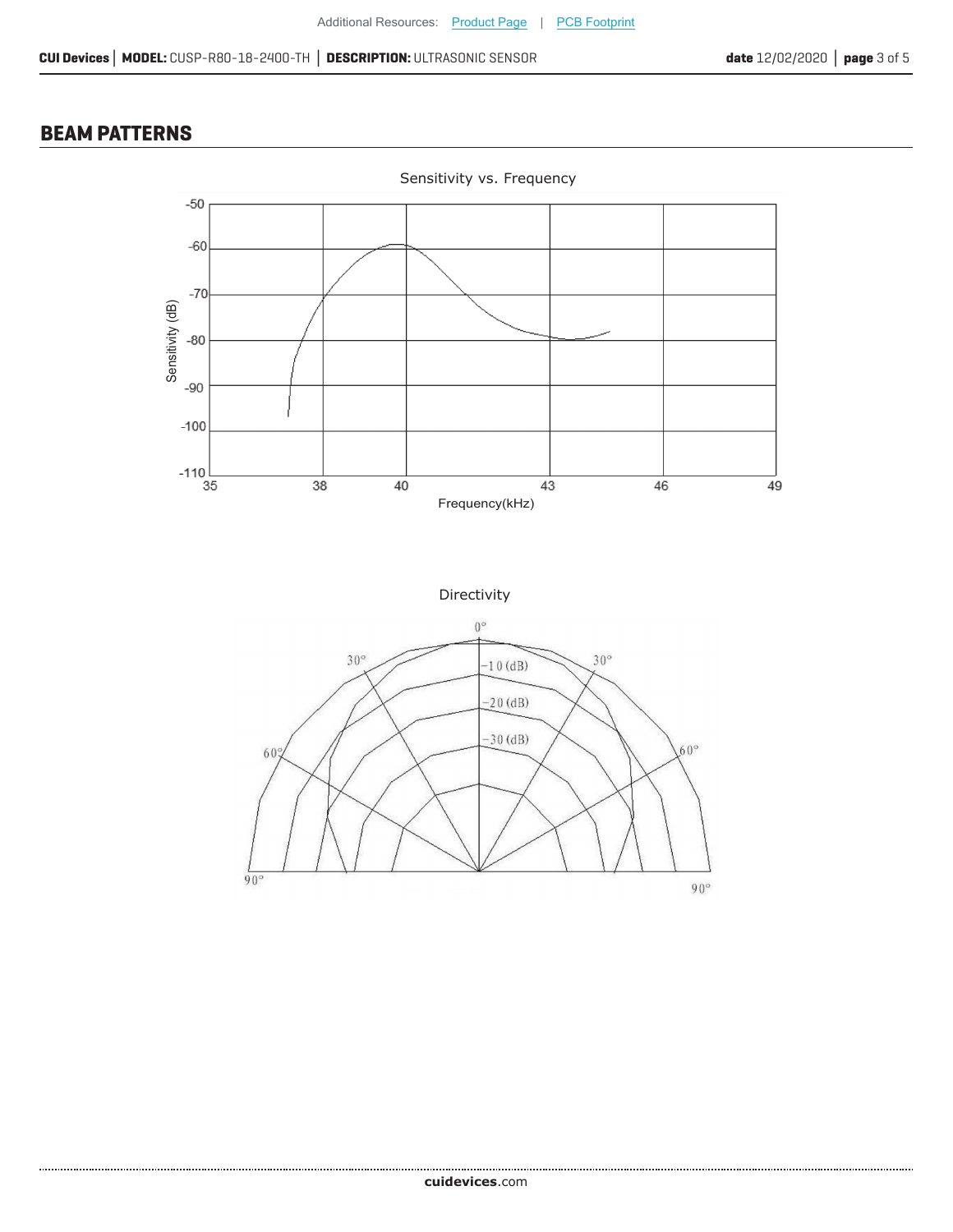#### **PACKAGING**

units: mm

Tray Size: 240 x 160 x 30 mm Tray QTY: 50 pcs per tray Carton Size: 480 x 280 x 320 mm Carton QTY: 2,000 pcs per carton